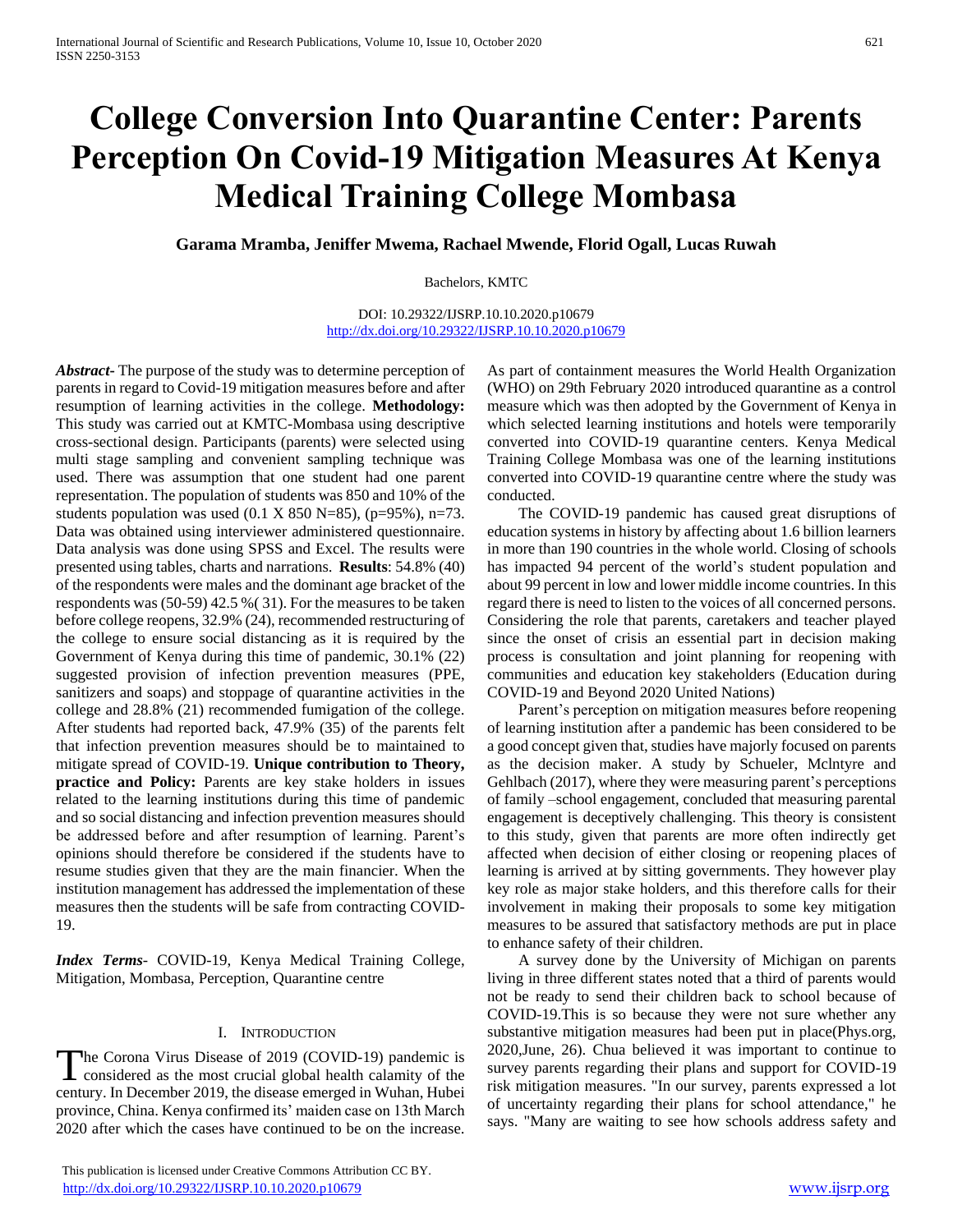how the pandemic evolves. It's very likely that parents' views and plans will change as new information becomes available." Ibid. Since COVID-19 pandemic has caused great disruptions of education systems in history by affecting about 1.6 billion learners in more than 190 countries in the whole world, Closing of schools impacted 94 percent of the world's student population and about 99 percent in low and lower middle income countries according to a report by United Nations(2020). In their conclusion, they regard listening to the voices of all concerned persons as a critical role which cannot be overlooked especially; parents, caretakers and teacher who have been instrumental since the onset of crisis. An essential part in decision making process is consultation and joint planning for reopening with communities and education key stakeholders.

# II. PROBLEM STATEMENT

 COVID-19 mitigation measures before and after reopening of learning institution has been a responsibility of the sitting governments with biased involvement of parents in decision making. When such happens, parent may feel left out and therefore lose confidence on the handedness measure by such institutions of learning. This could significantly reduce the number of the students expected to report back to school. By bringing parents on board therefore will ensure maximization and good utilization of government resources while at the same time enhancing children performances, a hypothesis supported in a study done by Diranian S.,(2017), looking at "How Lack of Parenting at Home Affect Children's Grades in School?"

## III. METHODOLOGY

 The study was done at KMTC-Mombasa using multistage sampling technique. Participants (parents) were selected randomly by convenient sampling technique. There was assumption that one student represented one parent. A 10% of the students population was used  $(0.1 \times 850)$ , n= 85. Out of this sample size, the ones who accepted to be interviewed were 73. An interviewer administered structured questionnaire was used. Data analysis was done using SPSS version 26. Presentation of the results was by use of tables, charts and narrations.

### IV. RESULTS

# **Demographics of respondents**

| AGE                | Frequency | Percent |
|--------------------|-----------|---------|
| 30-39 years        |           |         |
| $40-49$ years      | ندك       | 34.2    |
| $50-59$ years      |           | 42.5    |
| 60 years and above |           | 17.8    |
| Total              | 73        | 100.0   |

**Table 1: Distribution of Respondents by Age,**

 Table 1 shows distribution in terms of age. A parent is any person who although not a biological parent, has parental responsibility for a child or young person. Age was defined as the length of time during which a person has existed. 42.5% (31) of the respondents were within the age group of 50-59 years, While 5.5% (4) are aged between 30-39 years, forming the least parent's respondents. It was not clear why the number of young parents

was very low compared to the senior parents but this hypothesis is consistent with a 2019 census report, on Mother's mean age at first birth which was noted as 20.3 years (2014 est.) while the median age at first birth among women is 25-29years. This means for a child born to reach college level, the mother will be in her 40s. Secondly, cultural norms allow siblings to support each other's education hereby taking the role of a parent.

**Table 2: Distribution of Respondents by gender**

|               | . .           |         |
|---------------|---------------|---------|
| <b>GENDER</b> | Frequency     | Percent |
| Male          | 40            | 54.8    |
| Female        | $\sim$        | 45.2    |
| Total         | $\sim$<br>. . | 100.0   |

 **Table 2** shows distribution in terms of gender. Gender was defined as biological characteristic of being either male or female. 54.8% (40) of the respondents are male and 45.2% (33) female, a difference of 9.6% (7). This may support hypothesis that men in Africa still play critical role in decision making, according to Maseno and Kilonzo (2011), who in their wisdom viewed a system of male authority which oppresses women through its social, political and economic institutions. This therefore reveals more on how decisions are made in the African society, favoring male dominance.

# V. COLLEGE MITIGATION MEASURES TO PREVENT SPREAD OF COVID-19

 Measures were referred to the actions that the college would take to prepare for the resumption of college activities (before and after) while mitigation was referred to as specific preventive measures to minimize spread of COVID-19. Since parents are the major college or school financier, their involvement in the mitigation measures cannot be over emphasized. To address the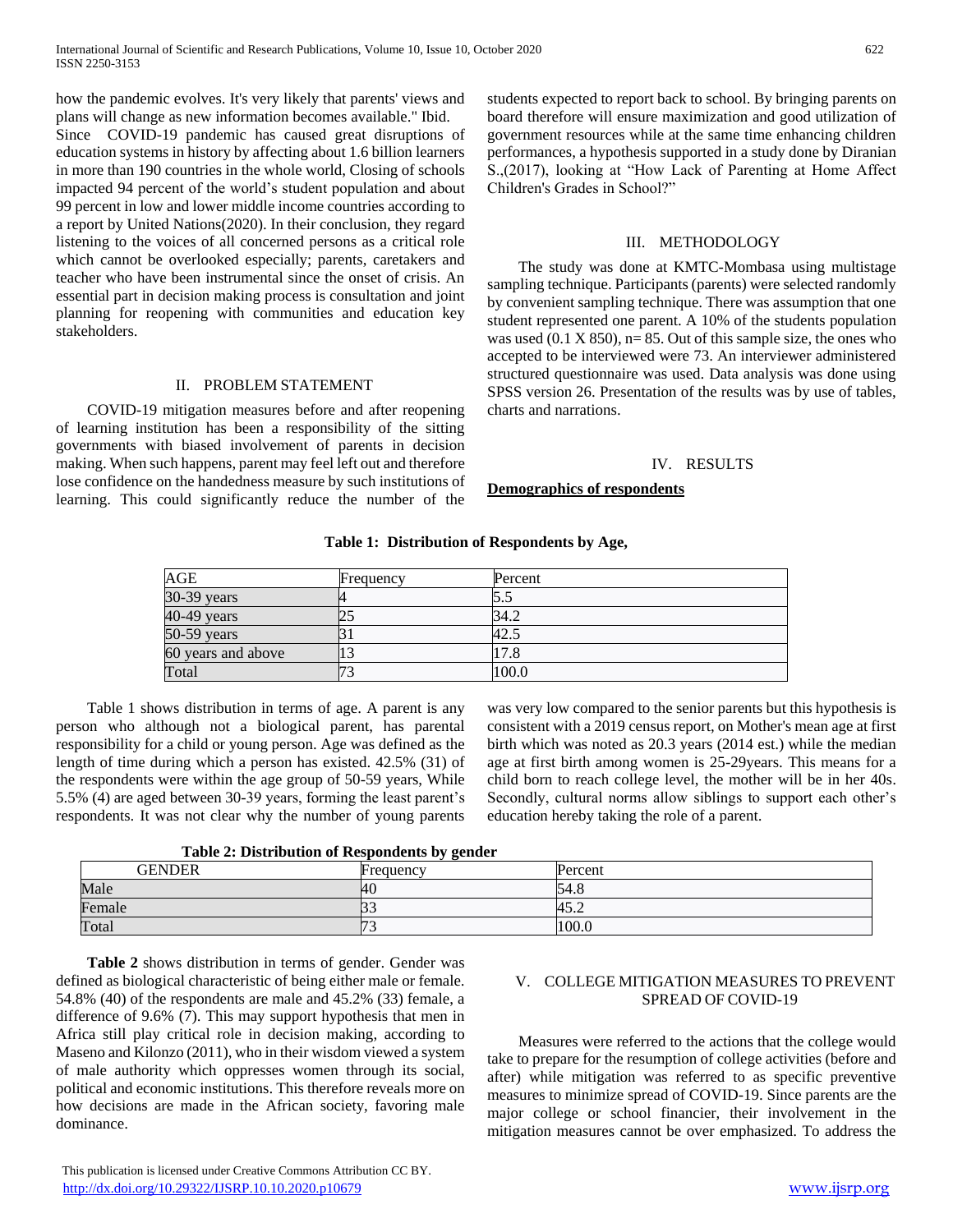above objective, parents were asked through structured questionnaire to highlight measures the college should take to maintain safety and prevent spread of COVID-19 before and after return to college. Results were as follows:

| Grouped response                                          | Frequency | Percent |
|-----------------------------------------------------------|-----------|---------|
| Provision of information and education                    |           | 5.5     |
| Stop quarantine activities and fumigate college           | 21        | 28.8    |
| Infection prevention measures (PPE, sanitizers and soaps) | 22        | 30.1    |
| Screen and test all students before admission             |           | 2.7     |
| Restructure college to comply with GOK requirements       | 24        | 32.9    |
| Total                                                     | 73        | 100.0   |

 Table three shows mitigation measures to be taken before students resume college. 32.9% (24) of the respondents recommended restructuring of college to comply with the Government of Kenya guidelines while 2.7% (2) of the parents which is the least number, recommended screening and testing of the students before admission. These findings of 32.9% agrees with a study by Loyola University New Orleans on "college

restructuring" that strongly recommend restructuring classes as way of preventive to COVID-19 and college development( Loyola University 2015). This study however negate findings of a study done by Gravatt J. (2018), on "College restructuring is complex, costly and shrouded in secrecy" drawing a conclusion that other methods can be explored before deciding to restructure a college.



**Fig.1: Mitigation measures before reopening of college**

 The figure above Shows pictorial presentation of mitigation measures to be taken against COVID-19 infection before reopening of college.

# **Table 4: Measures to be taken by the college after students resume college**

| Coded responses                           | Frequency | Percent |
|-------------------------------------------|-----------|---------|
| Cleaning and Fumigation of college        |           |         |
| infection prevention and provision of PPE |           | 47.9    |
| Adhere to GOK guidelines                  |           | 28.8    |
| provision of information and education    |           | 9.6     |
| screening and testing                     |           | 8.2     |
| Total                                     |           | 100.0   |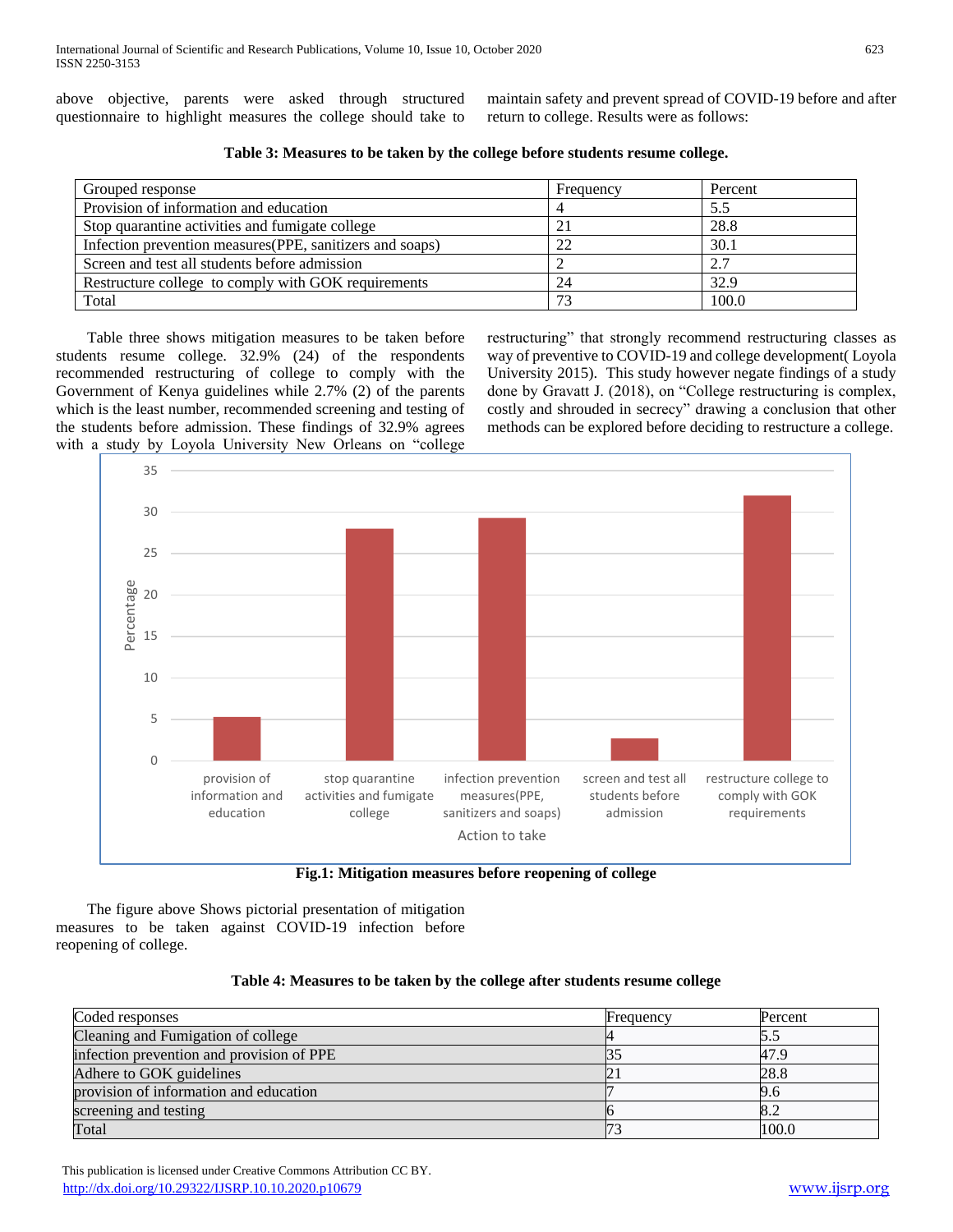**Table 4** shows measures to be taken after students resume college. 47.9% (35) of the respondents suggested that the college should provide personal protective equipment (PPE). 5.5% (4) recommended the college to be cleaned and fumigated regularly which forms the least number of the parents. This data correspond to a study by center for Disease Control and Prevention (CDC, 2020) which proposed regular supply of PPE to students while in college to reduce chances of disease spread.

# VI. DISCUSSION

 The World Health Organization declared COVID 19 as a Public Health Emergency of International Concern leading to closure of learning institutions and social gatherings. Several public health measures were proposed to prevent and control transmission of COVID-19. A part from closure of learning institutions according to Blanco & Lurye (2020, July, 30), these included case identification, contacts tracing and case isolation, environmental disinfection and use of personal protective equipment (WHO, 2020). The implementation of case isolation led to conversion of several learning institutions in Kenya into COVID-19 quarantine centres to focus on triaging and sorting of suspected contact clients. Kenya Medical Training College Mombasa was among the quarantine centres.

 Several reports agreed with our study. A report by Neil Campbell (2020, Sept., 21) on Vouchers over Virus: How the Department of Education Prioritized Private School Vouchers Over Responding to COVID-19, agreed with Table 4 above, where parents were lamenting how the Virus had forced closure of learning institution while at the same time making them think best mitigation measures before reopening of school. In their proposals, they suggested creation of budget to carter for necessary technology and personal protective equipment (PPE) to students and staff, to enhance retention of students and educators. The study had limitations on accessing adequate literature on mitigation measures to facilities that had been converted into quarantine centres. Despite parent's involvement on the matter of reopening, the end decision was found to still remain with the implementers who in this case being either the government or the school proprietors.

 In conclusion, there was clear need to implement preventive measures before and after resumption of the college activities to optimize on controlling the spread of COVID -19. It is equally important to involve parent's input in order to build their confidence on safety of their children.

## VII. CONCLUSION

 Parents are key stakeholders in matters pertaining students learning. Their contribution therefore forms a critical part in creating self confidence that their children would be safe once they report back in college. College restructuring and infection prevention measures have to be in place before and after reopening of college, this would ensure high confidence in parents that their children shall be safe while they are within the learning institution.

#### **Recommendations:**

 This publication is licensed under Creative Commons Attribution CC BY. <http://dx.doi.org/10.29322/IJSRP.10.10.2020.p10679> [www.ijsrp.org](http://ijsrp.org/)

- 1. College Management should implement proposed measures before resumption of learning activities.
- 2. After students have resumed, preventive measures should be adhered and maintained to ensure their safety.
- 3. Further study to be carried out understand parents' fear on existing health and safety measures in places of higher learning in relation to a pandemics.

#### **REFERENCES**

- [1] Blanco A. & Lurye R. (2020). Who decides when schools close if students, staff contract coronavirus or cases spike locally? Superintendents seek guidance from state. Retrieved from; https://www.courant.com/coronavirus/hc-news-coronavirus-districtreactions-20200731-ibu3lajtuzdqfjczbgggwxyhve-story.html
- [2] Campbell N.(2020). Vouchers Over Virus: How the Department of Education Prioritized Private School Vouchers Over Responding to COVID-19: Center for American Progress. Retrieved from; https://www.americanprogress.org/issues/education-k-12/news/2020/09/21/490621/vouchers-virus-department-educationprioritized-private-school-vouchers-responding-covid-19/
- [3] Diranian S.,(2017, June, 13). How Does a Lack of Parenting at Home Affect Children's Grades in School? Halthfully. Retrieved from https://healthfully.com/537890-how-does-lack-of-parenting-at-home-affectchildrens-grades-in-school.html
- [4] Gravatt J.( 2018). College restructuring is complex, costly and shrouded in secrecy. Learning curve group. Retrieved from https://feweek.co.uk/2018/11/19/college-restructuring-is-complex-costlyand-shrouded-in-secrecy/
- [5] Kenya Census (2019). Kenya Demographic Survey. Retrieved on 2020, Sept. 28th, from https://www.indexmundi.com/kenya/demographics\_profile.html
- [6] Loyola University New Orlans (2015).College Restructuring; Office of Academic Affairs. Retrieved from http://academicaffairs.loyno.edu/collegerestructuring
- [7] Maseno L., & Kilonzo S.M. (2011). Engendering development: Demystifying patriarchy and its effects on women in rural Kenya. International Journal of Sociology and Anthropology Vol. 3(2) pp. 45-55, February 2011 From: https://academicjournals.org/journal/IJSA/article-fulltext-pdf/01883E11988
- [8] Retrieved from https://www.courant.com/coronavirus/hc-news-coronavirusdistrict-reactions-20200731-ibu3lajtuzdqfjczbgggwxyhve-story.htm
- [9] Schueler B., Mclntyre J., & Gehlbach H.(2017). Measuring Parent Perceptions of Family–School Engagement: The Development of New Survey Tools. School Community Journal, 2017, Vol. 27, No. 2 275 Available at http://www.schoolcommunitynetwork.org/SCJ.aspx
- [10] University of Michigan.(2020). 1/3 of parents in 3 states may not send children to school because of COVID-19. Retrieved from https://phys.org/news/2020-06-parents-states-children-school-covid-.html
- [11] UNITED NATIONS 16). Optimizing PPE Supplies. Healthcare Workers. Retrieved from https://www.cdc.gov/coronavirus/2019-ncov/hcp/ppestrategy/index.html
- [12] United Nations Retrieved on 21/09/2020 from https://www.un.org/development/desa/dspd/wpcontent/uploads/sites/22/2020/08/sg\_policy\_brief\_covid-19\_and\_education\_august\_2020.pdf

#### AUTHORS

**First Author** – Garama Mramba, Bachelors, KMTC, cgarama@kmtc.ac.ke **Second Author** – Jeniffer Mwema, Bachelors, KMTC, jmwema@kmtc.ac.ke **Third Author** – Rachael Mwende, Bachelors, KMTC, [rmusyoka@kmtc.ac.ke](mailto:rmusyoka@kmtc.ac.ke)